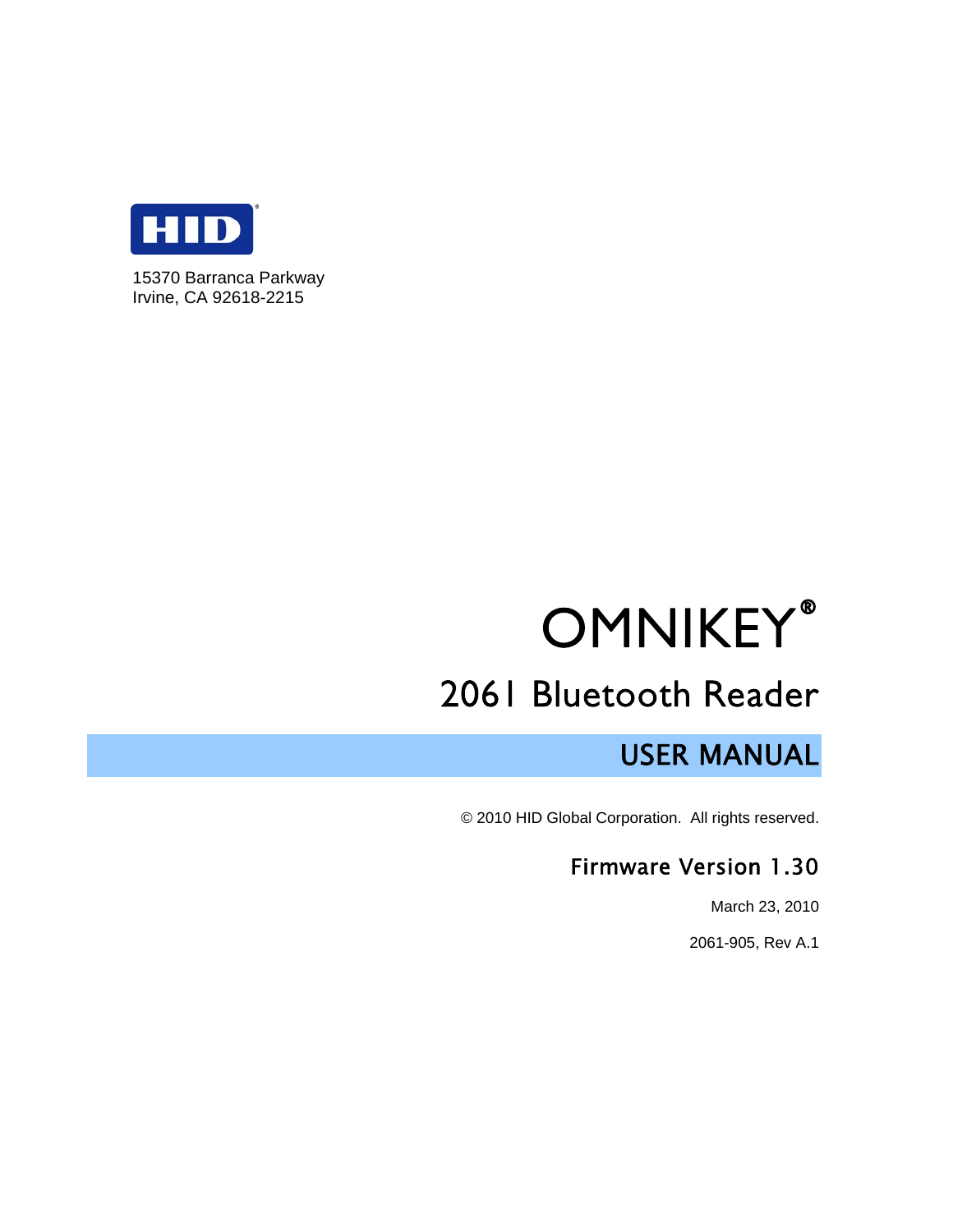## <span id="page-1-0"></span>**Read Me First**

#### **About This Guide**

This manual describes the OMNIKEY 2061 Bluetooth reader. This user manual describes the reader configuration, operation and software installation.

See [www.hidglobal.com/omnikey](http://www.hidglobal.com/omnikey) for additional information like a technical FAQ.

#### **Contacts**

**Europe, Middle East and Africa**  HID Global Corporation, Ltd. (Haverhill, UK) email: [eusupport@hidglobal.com](mailto:eusupport@hidcorp.com)  main: +44 (0) 1440 714 850 support: +44 (0) 1440 711 822 fax: +44 (0) 1440 714 840

HID GLOBAL, HID, the HID logo, OMNIKEY are the trademarks or registered trademarks of HID Global Corporation, or its licensors, in the U.S. and other countries.

### **Contents**

| $1 \quad$        |  |
|------------------|--|
| $\overline{2}$   |  |
| $\overline{3}$   |  |
| $\boldsymbol{4}$ |  |
| 5                |  |
| $6\phantom{a}$   |  |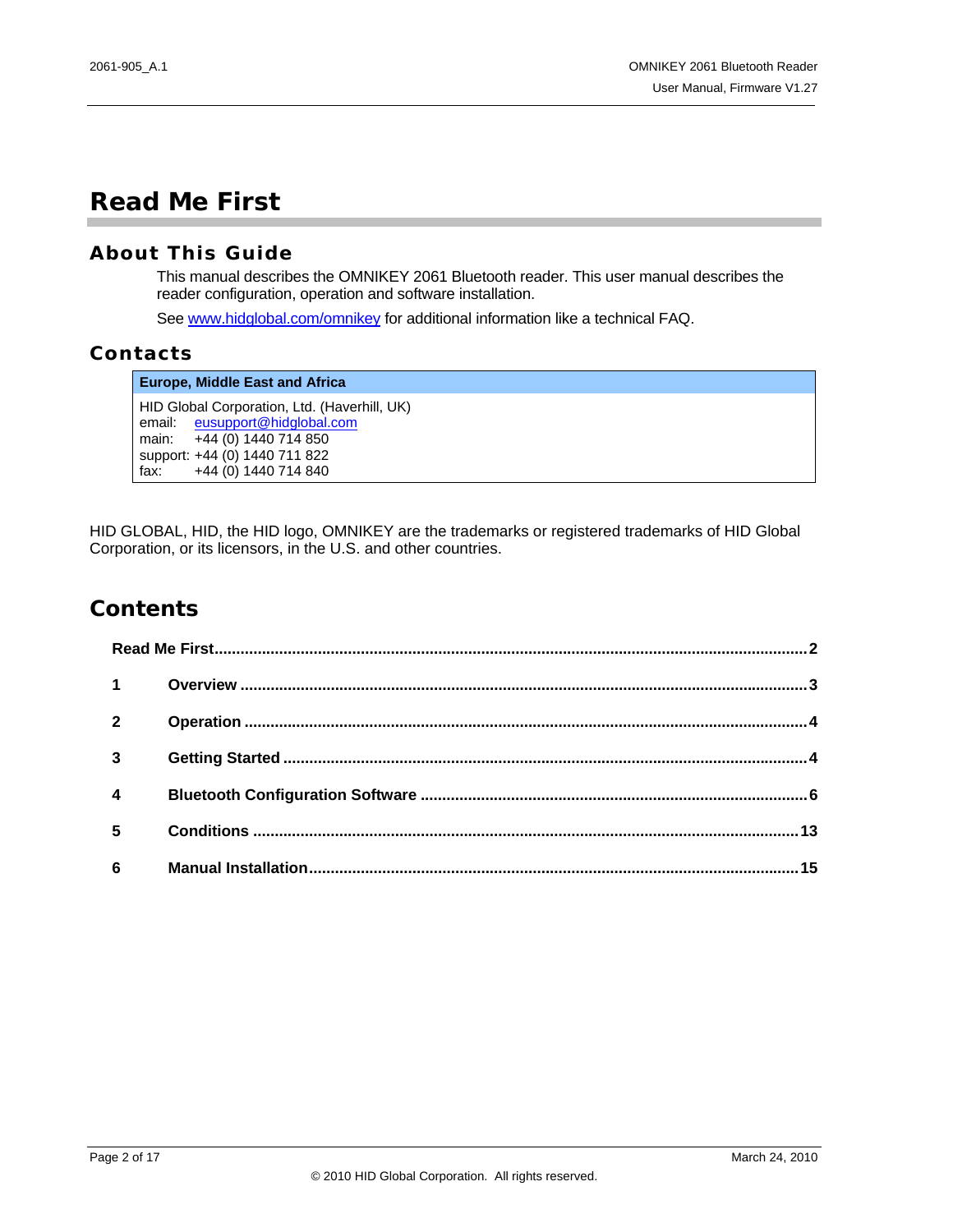## <span id="page-2-0"></span>**1 Overview**

The OMNIKEY® 2061 Bluetooth Reader is a Bluetooth connected reader that provides a contact interface, which reads/writes to virtually any ISO7816-3 compatible contact smart card.

#### **1.1 Parts List**

Verify the OMNIKEY 2061Bluetooth Reader contents.

- 1 OMNIKEY 2061 Bluetooth reader
- 1 USB cable
- 1 Software CD
- 2 Belt Clips
- 1 Safety and Product Information Manual

Contact the dealer if your OMNIKEY 2061 Bluetooth reader package is incomplete.

#### **1.2 System Requirements**

| <b>Operating System</b>    | Windows <sup>®</sup> Vista <sup>®</sup> - 32-bit (x86) | - 64-bit (x64)                   | Windows XP®                                        | - 32-bit<br>$-64$ -bit |
|----------------------------|--------------------------------------------------------|----------------------------------|----------------------------------------------------|------------------------|
|                            | Windows 7                                              | - 32-bit (x86)<br>- 64-bit (x64) |                                                    |                        |
| <b>Hard Disk Space</b>     | 50 MB                                                  |                                  |                                                    |                        |
| <b>Video Adapter</b>       |                                                        |                                  | SXGA (1024 x 768) or higher-resolution recommended |                        |
| <b>Bluetooth Interface</b> | Microsoft <sup>®</sup> Bluetooth Stack                 |                                  |                                                    |                        |
|                            | Toshiba <sup>®</sup> Bluetooth Stack                   |                                  |                                                    |                        |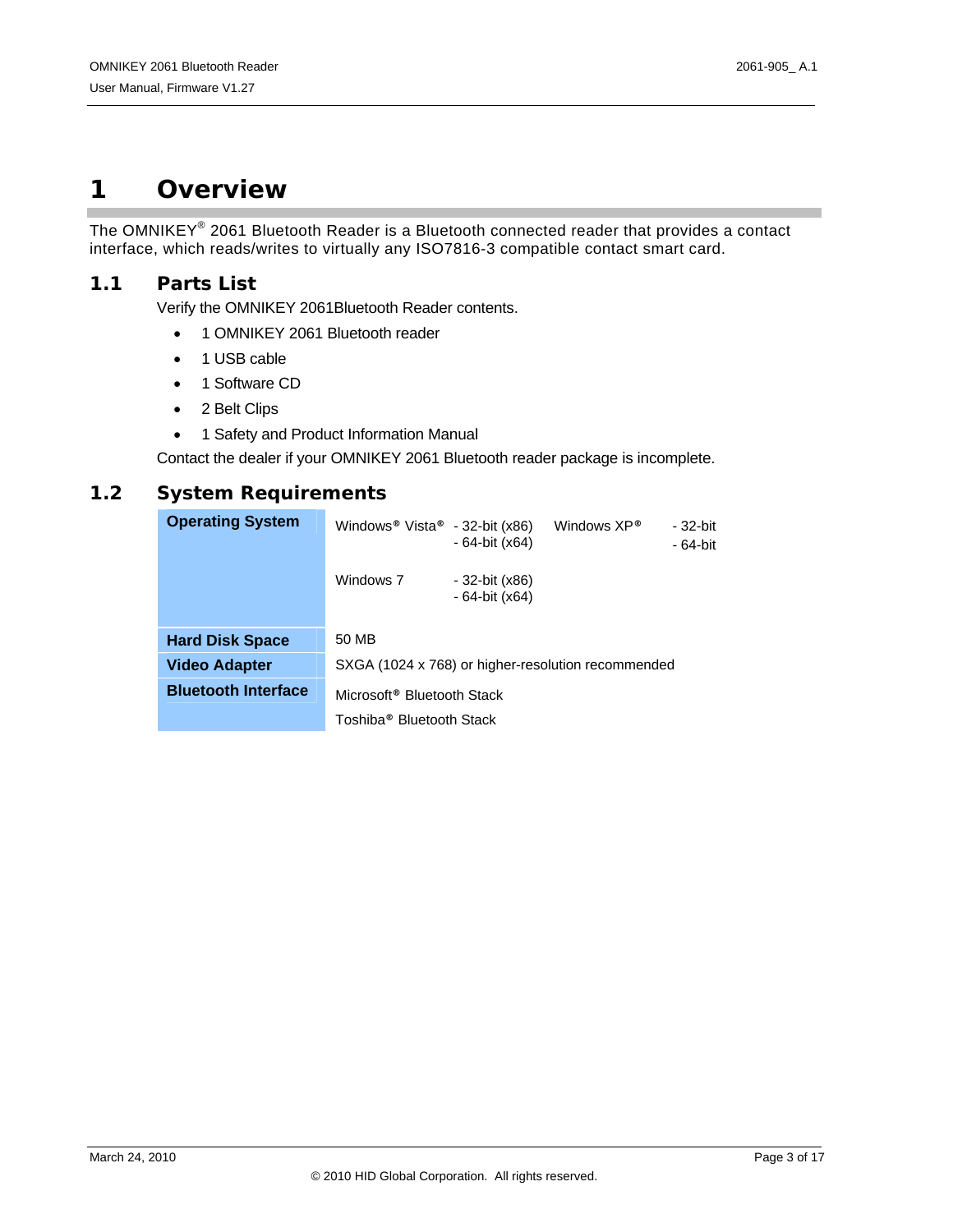## <span id="page-3-0"></span>**2 Operation**

The following describes the OMNIKEY 2061 Bluetooth reader operation.



## <span id="page-3-1"></span>**3 Getting Started**

#### **3.1 Software Installation**

Insert the software Installation CD. Click **Install Bluetooth Reader Configuration**. For new software versions, go to http://www.hidglobal.com/omnikey.

#### **3.2 Battery Charging**

Ensure the battery is fully charged before use. For a discharged battery, it takes approximately four hours to charge.

To charge the battery, connect the OMNIKEY 2061 Bluetooth reader to a computer through the enclosed USB cable.

#### **3.3 Reader Setup**

Define a common name for the reader before installation. See [4.2.3](#page-7-0) [Installation Properties](#page-7-0), page [8](#page-7-0)  for details.

- 1. Connect the reader to the computer using the enclosed USB cable.
- 2. Switch on the reader by pressing the **Power** button.
- 3. Start the **Bluetooth Reader Configuration Software.** See Section [4](#page-5-0) [Bluetooth](#page-5-0)  [Configuration Software](#page-5-0), page [6](#page-5-0) for additional details. Click **Start > Programs > OMNIKEY > Bluetooth Reader Configuration**.
- 4. From the **Reader** menu, click **Select Reader…**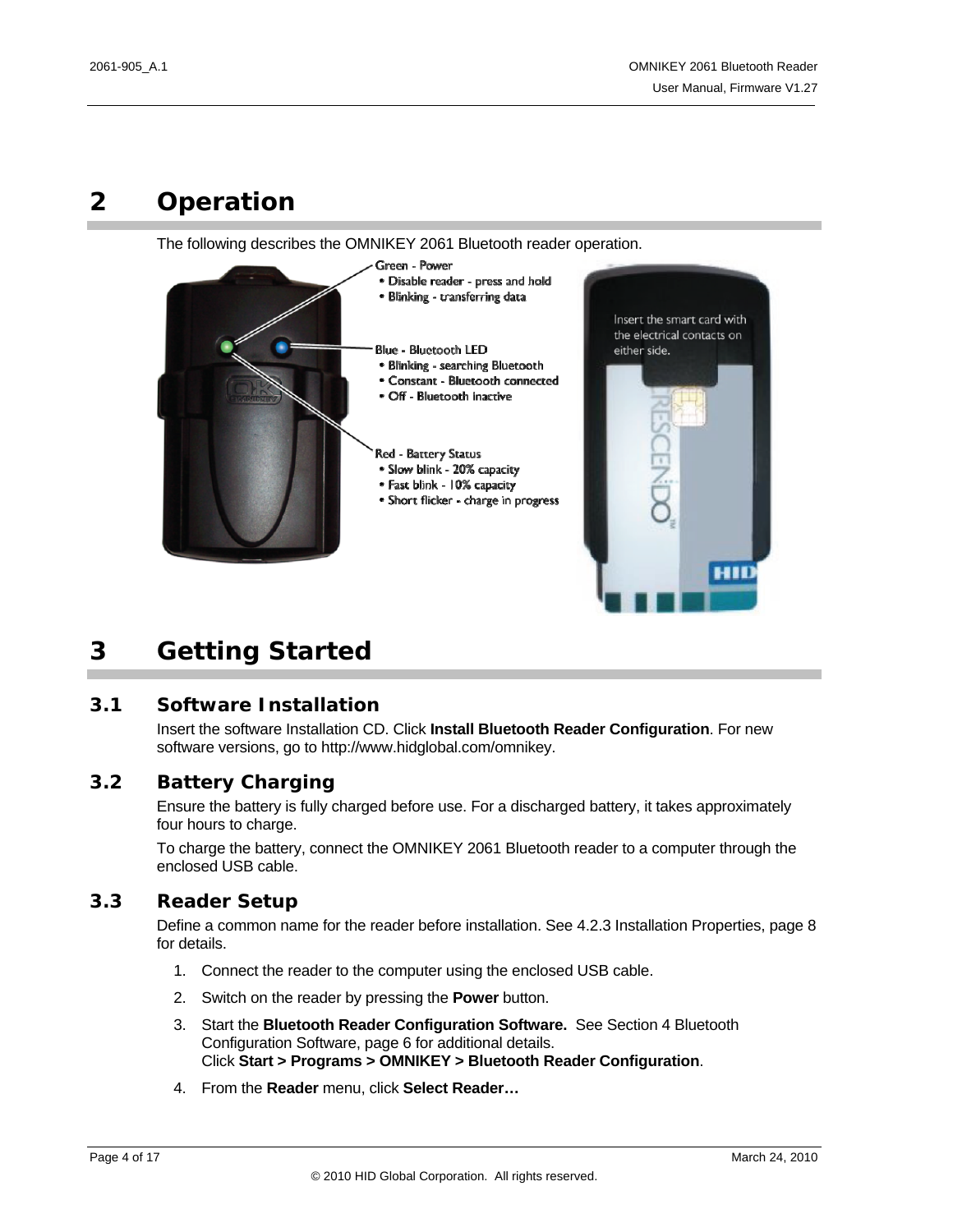5. From the drop-down list, select the USB connected reader, click **OK**.

| <b>Select Reader</b>                                                |      | 8<br>$\boldsymbol{\mathsf{x}}$ |
|---------------------------------------------------------------------|------|--------------------------------|
| Select Reader                                                       |      |                                |
| OMNIKEY Smart Card Reader Bluetooth 0:2                             | VID: | 0x076b                         |
|                                                                     | PID: | 0x2061                         |
| <b>Reset Reader</b><br><b>Reset Selection</b><br><b>Update List</b> | FW:  | 0x0100                         |
|                                                                     |      |                                |
| OK                                                                  |      | Cancel                         |

- 6. From the **Reader** menu, select **Install Reader…**
- 7. From the **Installation** dialog, click **Start**. Clicking **Start** pairs the reader and installs the Bluetooth device driver.

| <b>Installation</b>                                                                                      |       |
|----------------------------------------------------------------------------------------------------------|-------|
| Status                                                                                                   |       |
| Get Bluetooth Stack Type: OK<br>Get Information From Reader: OK<br>Get Bluetooth Address From Reader: OK | yich  |
| ш                                                                                                        |       |
|                                                                                                          | Start |

8. If successful, the Bluetooth LED displays constant illumination.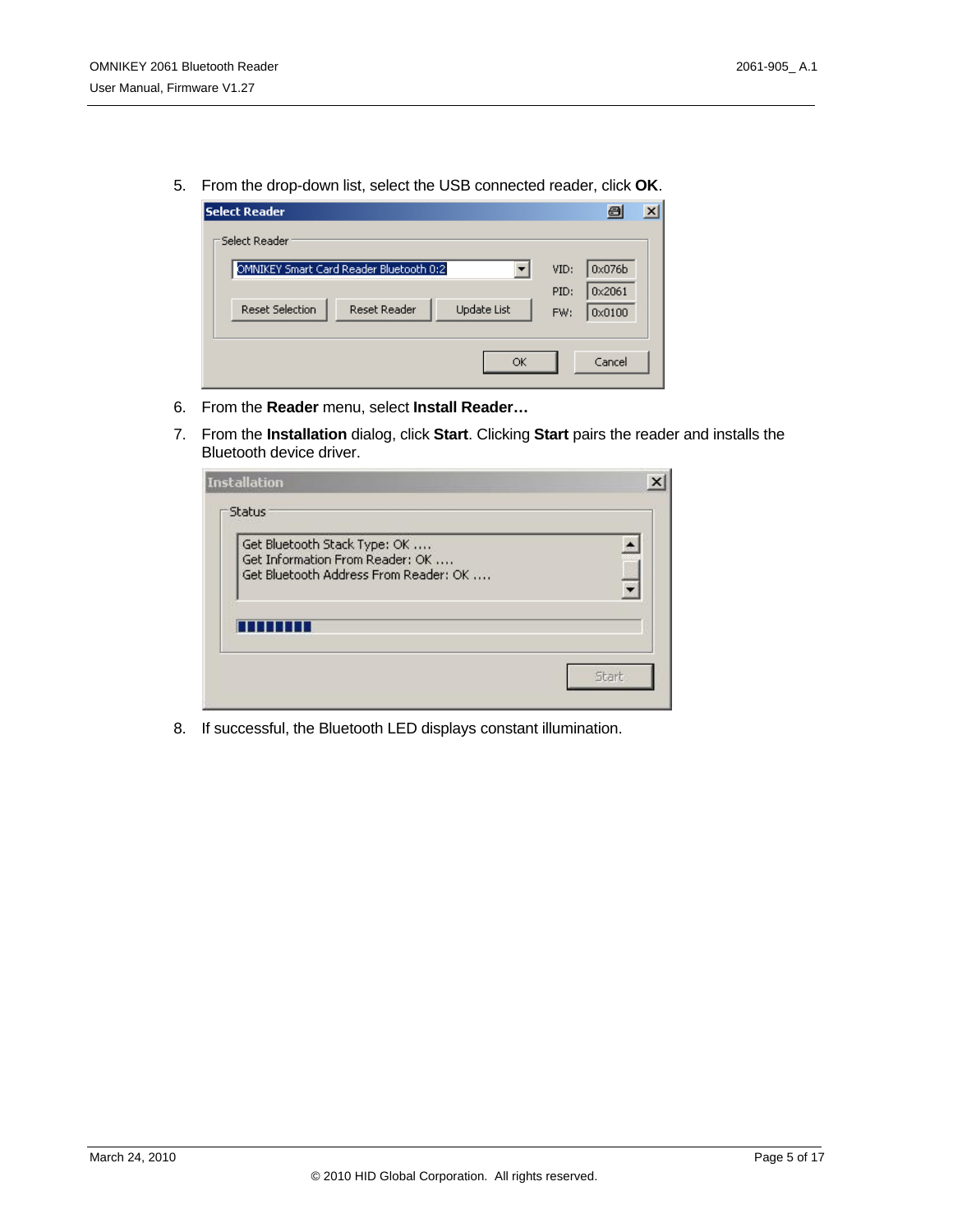## <span id="page-5-0"></span>**4 Bluetooth Configuration Software**

The Bluetooth Configuration Software installs and manages your OMNIKEY 2061 Bluetooth readers.

#### **4.1 Profile Management**

Using the **Profile** menu, setup the reader settings. Options include defining, storing and loading different profiles.

The Profile concept maintains a mechanism for easily configuring a large number of OMNIKEY 2061 Bluetooth readers with one single Profile.

A Profile stores the configuration parameters of **Parameter Sets**. Manage the values of a Parameter Set with the **Installation Properties** and **Energy Saving Parameters** dialogs.

If a Profile is not opened and no reader is selected the current Parameter Set is initiated with the default parameters as defined in the default.ini file, stored in the installation directory.

Create a new profile by clicking **Profile** > **New.** The current Parameter Set is initiated with the default parameters from default.ini. Save the new Profile by clicking **Profile** > **Save** or **Profile** > **Save As**.

If opening an existing profile (click **Profile** > **Open**), the configuration parameters from the Profile are read and stored in the current Parameter Set. Click **Update Profile** to modify the configuration parameters of the opened Profile using **Installation Properties** and **Energy Saving Parameters**. You cannot change a Profile when selecting a Profile and a Reader.

If simultaneously selecting a Profile and Reader the current Parameter Set always contains the parameters from the Profile File. Therefore, it is possible to transfer the configuration parameters from the current Parameter Set to the currently connected OMNIKEY 2061 Bluetooth reader. From **Installation Properties** and **Energy Saving Parameters**, click **Update Reader**.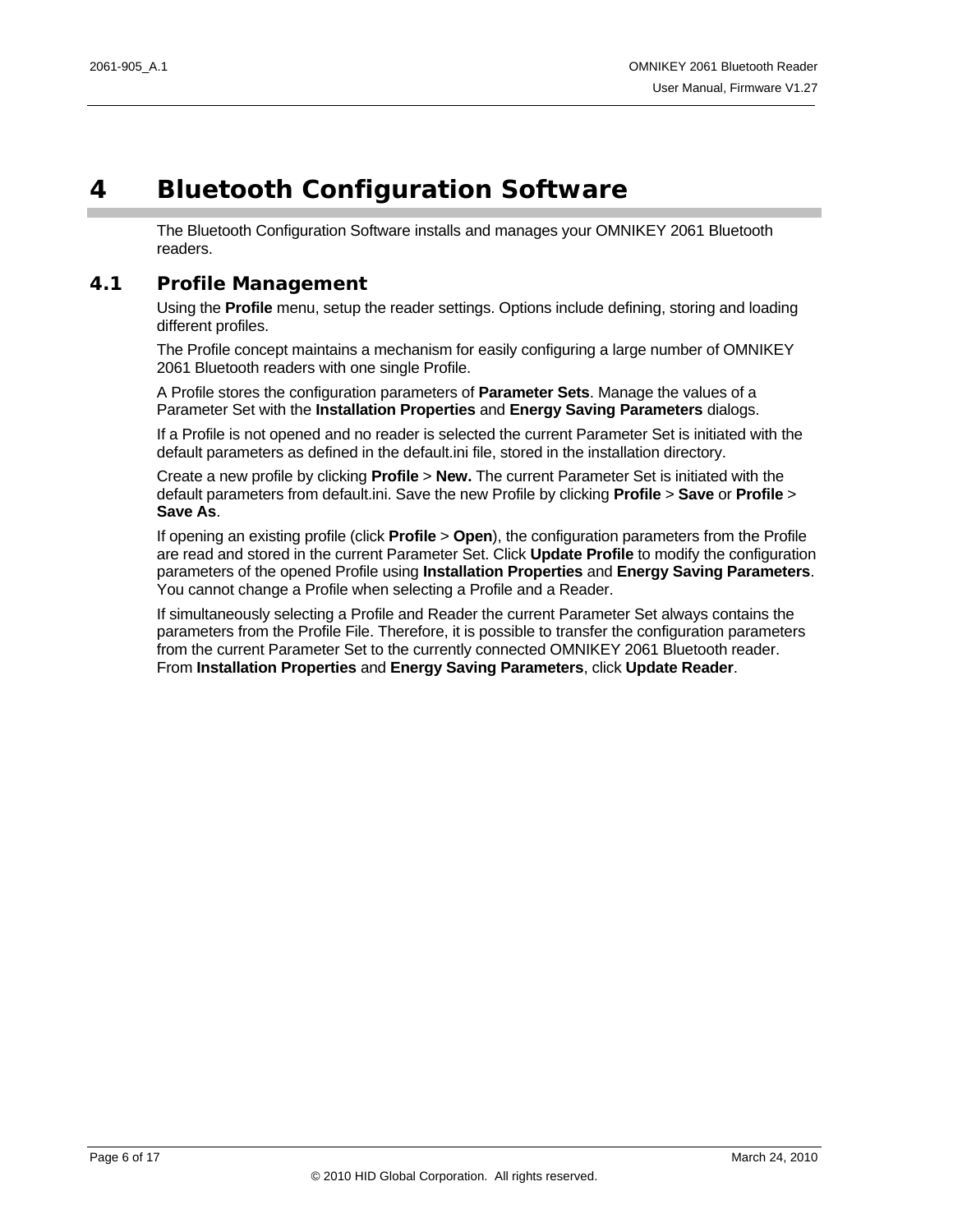#### **4.2 Reader Management**

Using the **Reader** menu you can install, select and configure a USB connected OMNIKEY 2061 Bluetooth reader.

|         | <b>AKHID Global Bluetooth Reader Configu</b> |      |
|---------|----------------------------------------------|------|
| Profile | Reader Diagnostic View                       | Help |
|         | Select Reader                                |      |
|         | Install Reader                               |      |
|         | Installation Properties                      |      |
|         | Energy Saving Parameters                     |      |
|         | Reset Reader Settings                        |      |
|         | Set Reader PIN                               |      |
|         | Firmware Update                              |      |
|         | Paired Hosts                                 |      |
|         | Battery Status                               |      |

#### **4.2.1 Reader Selection**

With the **Select Reader** dialog, select USB connected OMNIKEY 2061 Bluetooth reader. The list box lists connected readers. The dialog shows also the vendor (VID), the product id (PID) and the firmware version (FW) of the selected reader.

The USB path of the selected reader is shown as a suffix to the reader name. In the following example, the USB path **0:2** indicates this reader is connected on the second USB port on the first USB hub.

| <b>Select Reader</b>                                                |      | 8      |  |
|---------------------------------------------------------------------|------|--------|--|
| Select Reader                                                       |      |        |  |
| OMNIKEY Smart Card Reader Bluetooth 0:2                             | VID: | 0x076b |  |
|                                                                     | PID: | 0x2061 |  |
| <b>Reset Selection</b><br><b>Reset Reader</b><br><b>Update List</b> | FW:  | 0x0100 |  |
|                                                                     |      |        |  |
| ОK                                                                  |      | Cancel |  |

| <b>Reset Selection</b> | Deselects the currently selected reader.                    |
|------------------------|-------------------------------------------------------------|
| <b>Reset Reader</b>    | Resets the currently selected reader.                       |
| <b>Update List</b>     | Updates the list of USB connected readers.                  |
| <b>OK</b>              | Approves the selected reader and loads the reader settings. |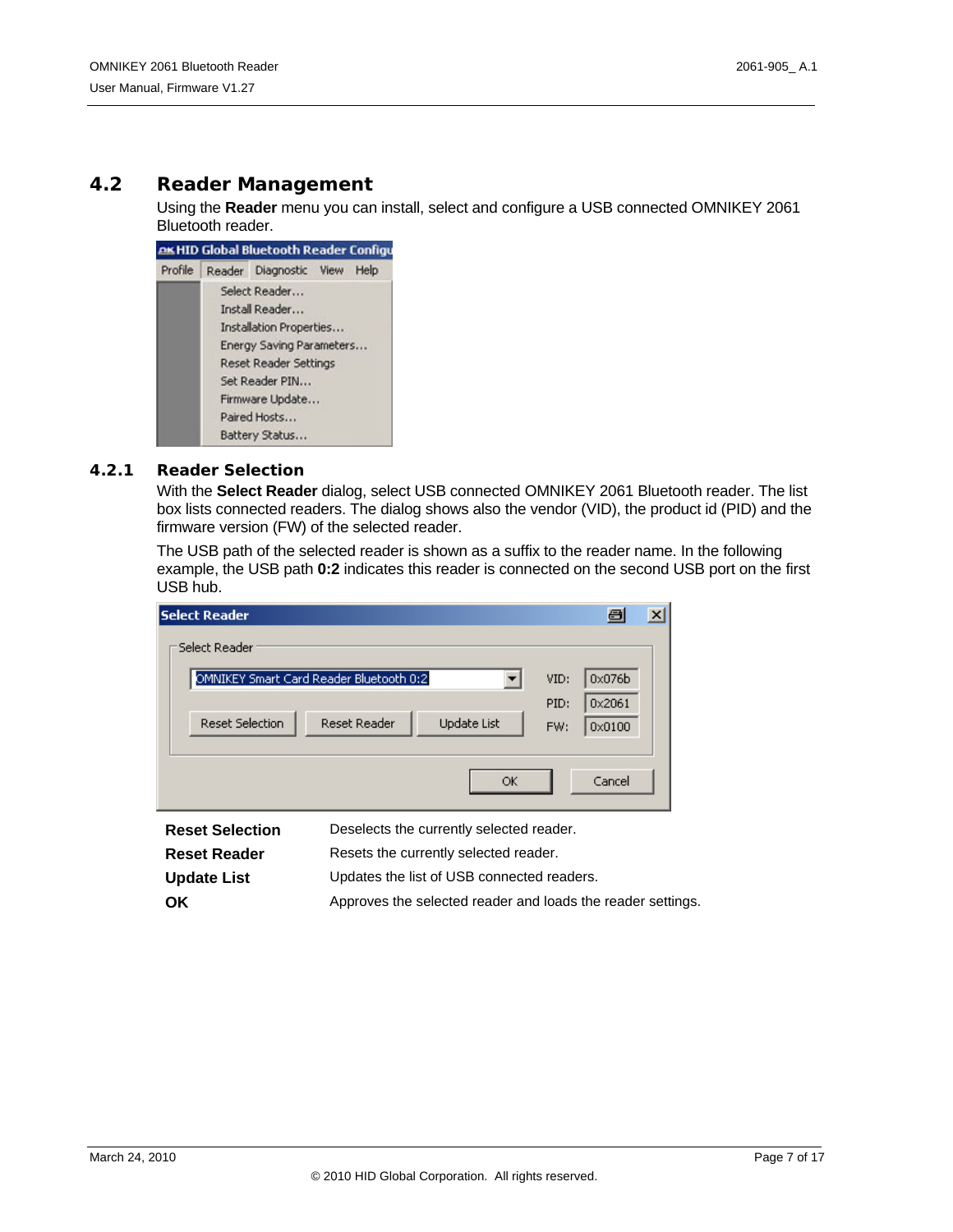#### **4.2.2 Reader Installation**

Install the OMNIKEY 2061 Bluetooth reader with the **Installation** dialog.

**Note**: Connect the reader using the USB cable and switch on.

| Get Bluetooth Stack Type: OK          |   |
|---------------------------------------|---|
| Get Information From Reader: OK       |   |
| Get Bluetooth Address From Reader: OK | 麜 |
|                                       |   |
|                                       |   |
|                                       |   |

Clicking **Start** pairs the reader and installs the Bluetooth device driver. After finishing the installation process the reader is ready to use.

#### <span id="page-7-0"></span>**4.2.3 Installation Properties**

The **Installation Properties** dialog configures the installation behaviour of the reader.

| <b>Installation Properties</b>                                                                                    |                         |
|-------------------------------------------------------------------------------------------------------------------|-------------------------|
| Pairing Behavior:<br>● Accept Bluetooth Pairing from any host<br>C Accept Bluetooth pairing from paired host only |                         |
| friendly name:<br>sstrauss test                                                                                   | Update Reader<br>Cancel |

The default option, **Accept Bluetooth Pairing from any host** indicates that the reader accepts pairing requests from computers which are currently not paired with the reader.

If the option **Accept Bluetooth pairing from paired host only** is set, it is impossible to pair the reader with new computers.

<span id="page-7-1"></span>Define the reader a friendly name using the **friendly name** field. The friendly name displays in the **Bluetooth Devices** dialog of the Bluetooth stack currently in use.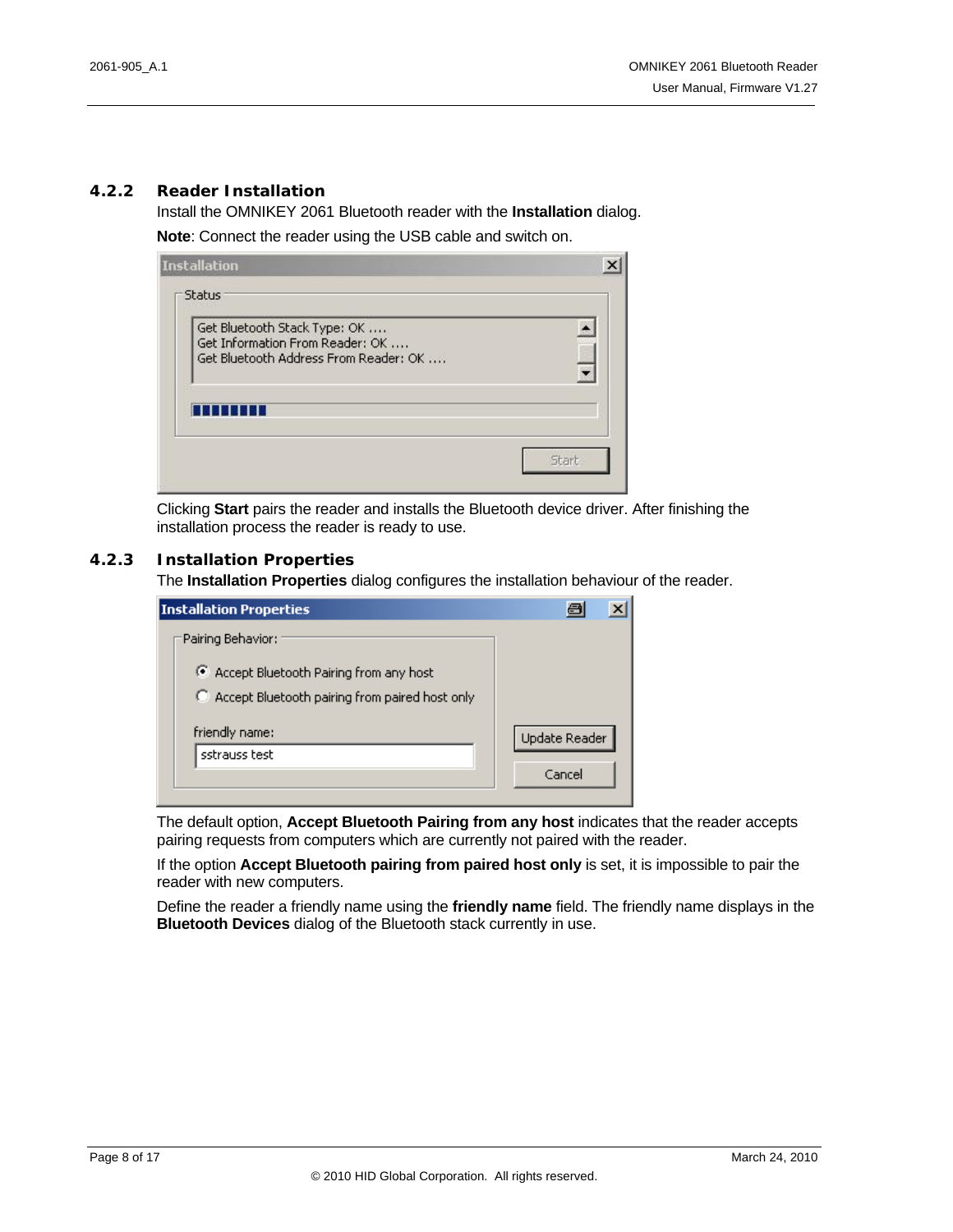#### **4.2.4 Energy Saving Parameters**

The **Energy Saving Parameters** dialog configures the reader settings affecting the power consumption.

Timeouts are defined in seconds. If a timeout is set to zero, the timeout is deactivated. The timeouts are deactivated while the reader is connected to a computer with a USB cable.

| <b>Energy Saving Parameters</b>                     |                                |
|-----------------------------------------------------|--------------------------------|
| Energy Savings Parameters:                          |                                |
| Switch off time after loosing bluetooth connection  |                                |
| Switch off time if no connection can be established |                                |
| Switch off time without card activities             |                                |
| General switch off                                  |                                |
| Switch off when card is not inserted                |                                |
| Switch off upon card removal                        | <b>Update Reader</b><br>Cancel |
|                                                     |                                |

#### **4.2.5 Reset Reader Settings**

**Reset Reader Settings** resets the active reader settings to default values. The default values are stored in the file **default.ini** in the installation directory of the Bluetooth Configuration Software.

#### <span id="page-8-0"></span>**4.2.6 Set Reader PIN**

**Set Reader PIN** sets the OMNIKEY 2061 Bluetooth reader PIN. The PIN is required for pairing your reader manually.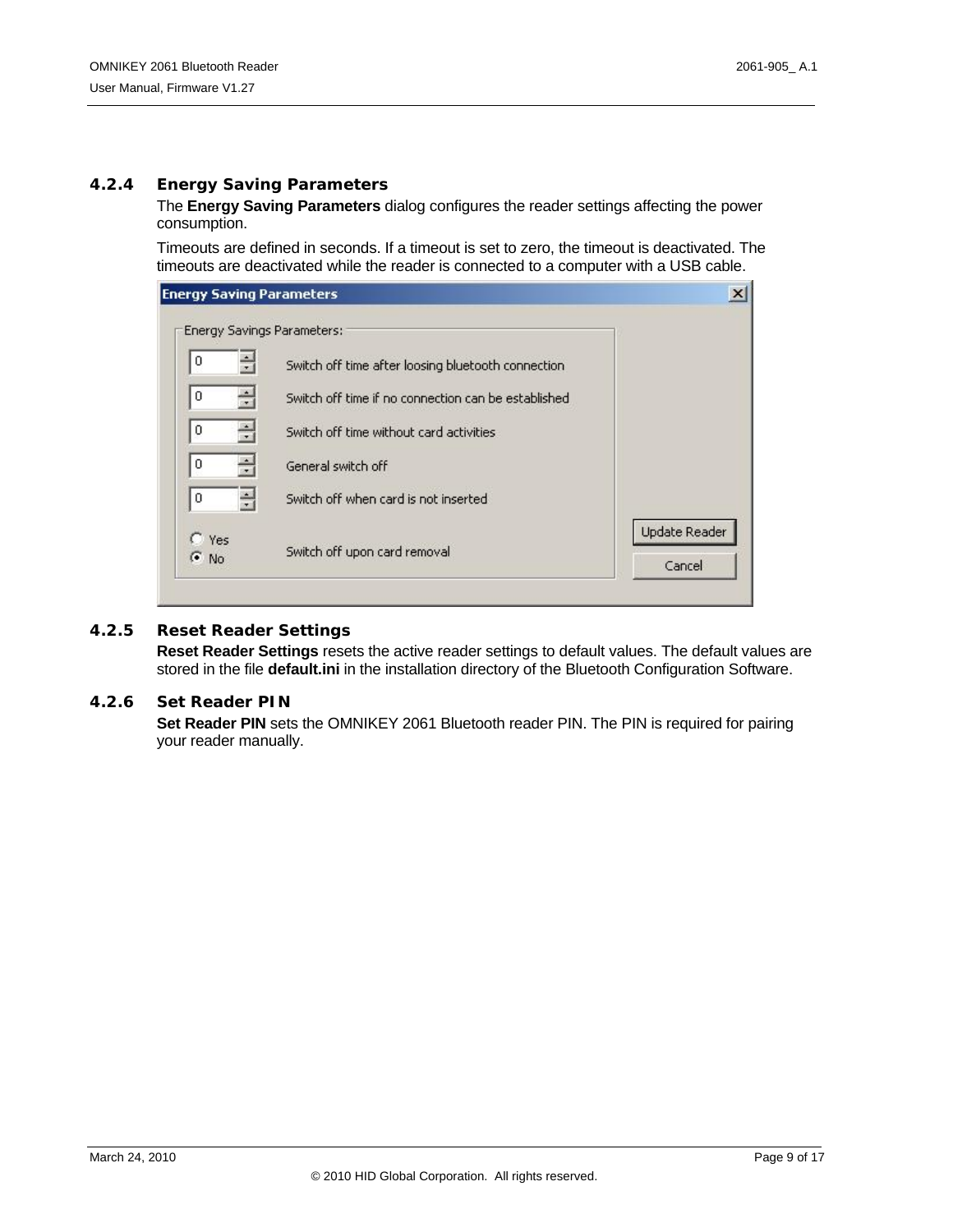#### **4.2.7 Firmware Update**

The **Firmware Update** dialog updates the reader firmware. New firmware images are available at [www.hidglobal.com/omnikey](http://www.hidglobal.com/omnikey).

| <b>Firmware Update</b>                |      | 8      | $\vert x \vert$ |
|---------------------------------------|------|--------|-----------------|
| Download Image File                   |      |        |                 |
| C:\OMNIKEY\blue.dfu                   | VID: | 0x076b |                 |
|                                       | PID: | 0x2061 |                 |
| Download<br>Cancel Download<br>Browse | FW:  | 0x0201 |                 |
|                                       |      |        |                 |
|                                       |      |        |                 |
|                                       |      |        |                 |
|                                       |      | OK     |                 |

Select a firmware image by clicking **Browse** and going to the firmware file location. Select the firmware file, click **Download**. The Firmware Update dialog shows the vendor ID (VID), the product ID (PID) and the firmware build number of the selected firmware image.

#### **4.2.8 Paired Hosts Information**

**Paired Hosts Information** displays information about the hosts paired with the reader. The left column displays the index of the paired host. The right column displays the Bluetooth address of the connected host radio.

| <b>Paired Host Information</b> |                          | $\blacksquare$ |
|--------------------------------|--------------------------|----------------|
| Paired Hosts:                  |                          |                |
| <b>Bonded Device Index</b>     | <b>Bluetooth Address</b> |                |
| b01:                           | 0009DD500A4F             |                |
|                                |                          |                |
|                                |                          |                |
|                                |                          |                |
|                                |                          |                |
|                                |                          | Reset          |
|                                |                          |                |
|                                |                          | Close          |

Clear the list of paired hosts by clicking **Reset**.

**CAUTION: When resetting the paired host information, the reader is no longer usable with all hosts where it is installed.**

#### <span id="page-9-0"></span>**4.2.9 Battery Status**

The Battery Status indicates the current battery status. 100% means the battery is fully charged.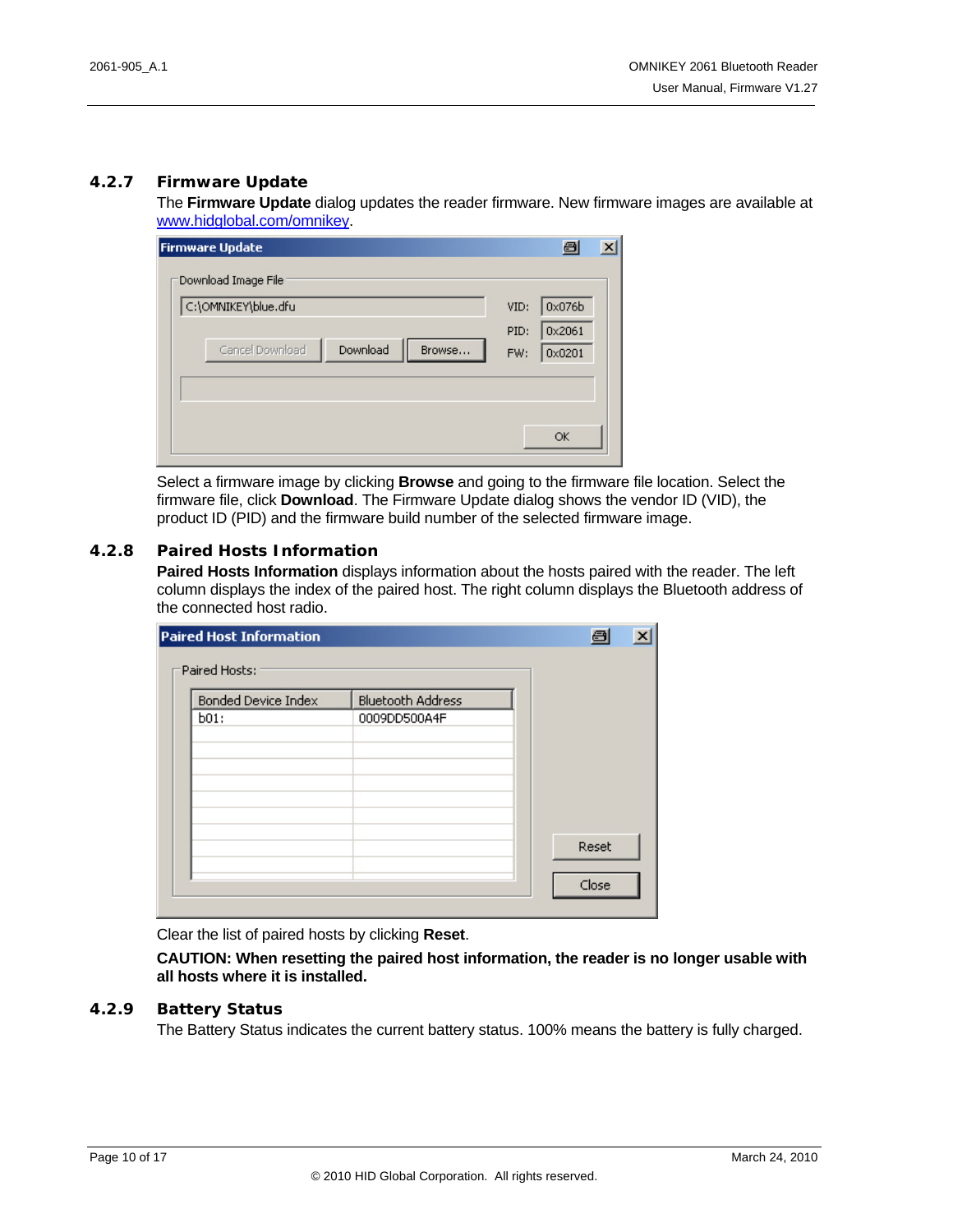#### **4.3 Diagnostics**

#### **4.3.1 Test Bluetooth Connection**

Switch on the reader, click **Diagnostic** > **Test Bluetooth Connection** to perform a Bluetooth connection test.

#### **4.3.2 Configuration Parameters**

The **Configuration Parameters** dialog displays information about the configuration environment. **OMNIKEY Drivers** displays the installed Bluetooth driver and the version.

**Detected Bluetooth Stack Provider** displays the active Bluetooth stack and the version.

| <b>Configuration Parameters</b>    |          | 日<br>$\vert x \vert$ |
|------------------------------------|----------|----------------------|
| <b>OMNIKEY Drivers:</b>            | ОК       |                      |
| Driver                             | Version  | Cancel               |
| ctbb0x86.sys                       | 1.0.0.12 |                      |
|                                    |          |                      |
| Detected Bluetooth Stack Provider: |          |                      |
| <b>Bluetooth Stack</b>             | Version  |                      |
| Microsoft Bluetooth Stack          | 1958     |                      |
|                                    |          |                      |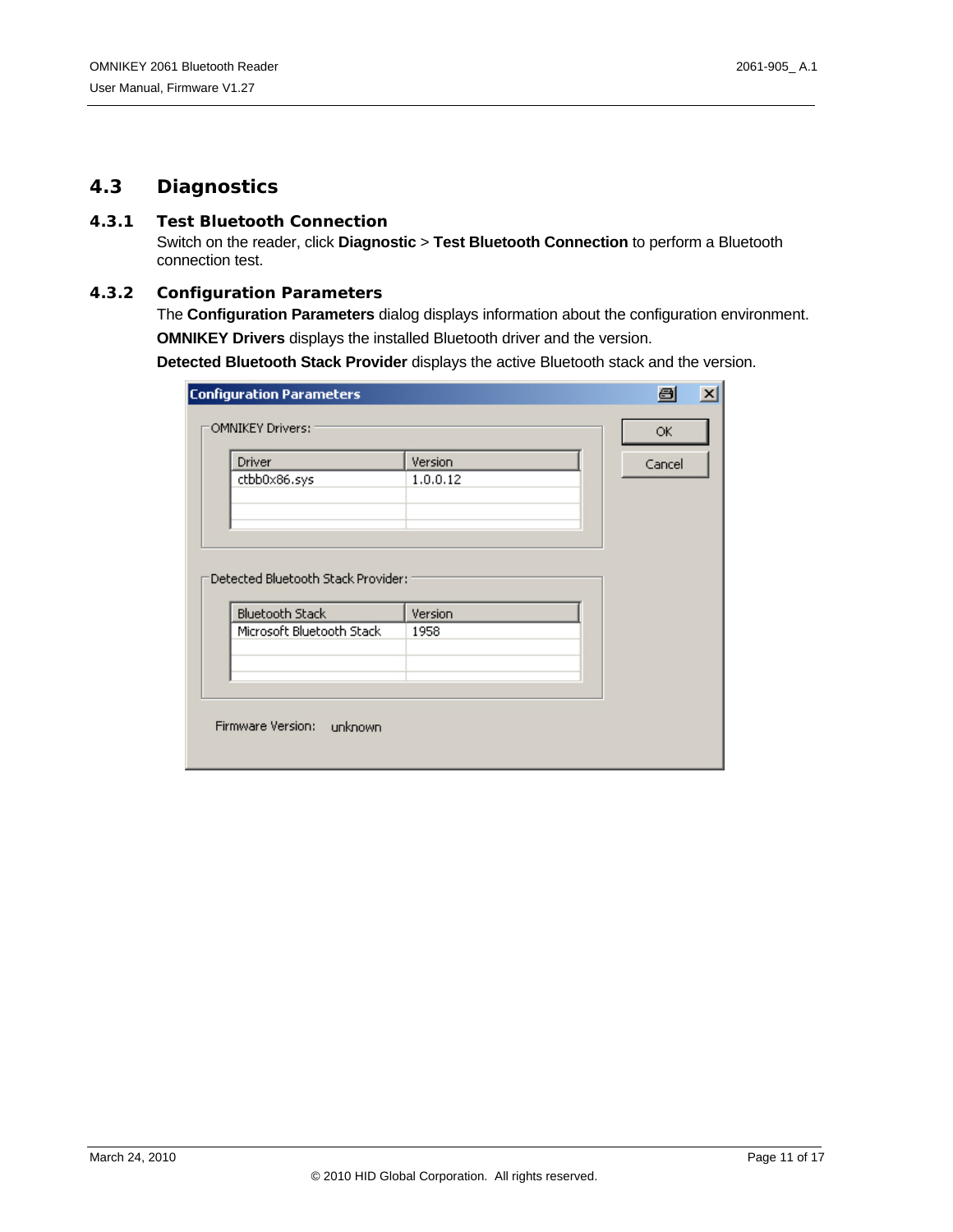#### **4.3.3 Diagnostic Tool**

Open the **OMNIKEY Diagnostic Tool**, installed during the Bluetooth Configuration Software installation. Go to **Start** > **Programs** > **OMNIKEY > Diagnostic Tool.** 

The **Diagnostic Tool** provides information about the inserted smart card, reader firmware and library version.

The **General** tab lists all the connected OMNIKEY Smart Card readers, along with driver information. Additional tabs display connected reader details.

For a functional test, insert a working smart card into the reader. As a result, an ATR string and other card details display.

Download the latest version of the OMNIKEY Diagnostic Tool from [www.hidglobal.com/omnikey.](http://www.hidglobal.com/omnikey)

| Reader                                         |                                   |                                                             |      |  |
|------------------------------------------------|-----------------------------------|-------------------------------------------------------------|------|--|
|                                                | Status:<br>Smart card inserted    |                                                             |      |  |
|                                                | 1.00<br>FW:                       | Lib:                                                        | 3.00 |  |
|                                                | COM11<br>Port:                    | CT-API Port (ptn)                                           | n/a  |  |
|                                                | Serial Number: 2061 friendly name |                                                             |      |  |
| <b>Inserted Smart Card</b><br>Smart Card Name: |                                   |                                                             |      |  |
| ATR:                                           |                                   | 3B FA 18 00 FF 81 31 FE 45 4A 43 4F 50 34 31 43 32 30 30 74 |      |  |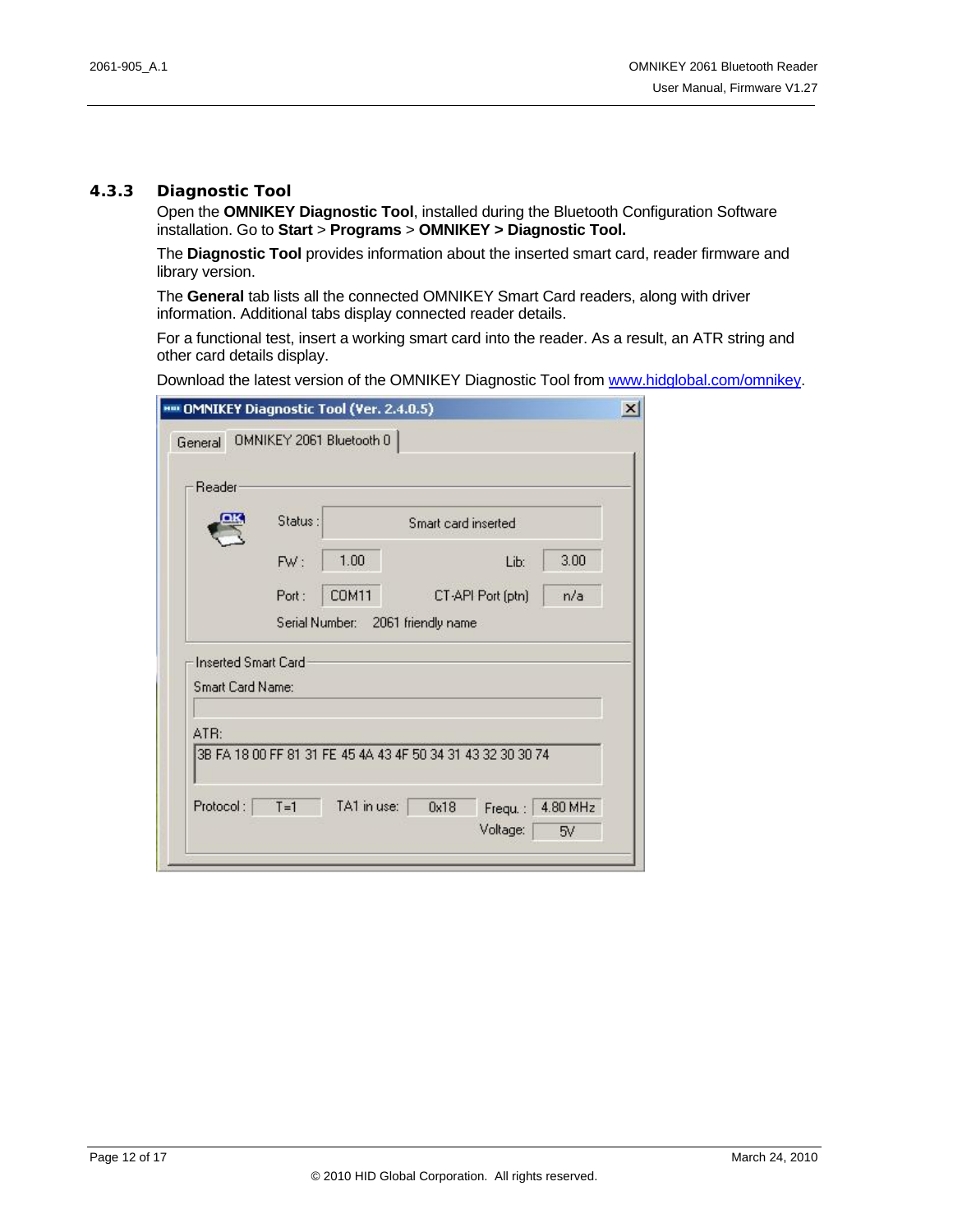## <span id="page-12-0"></span>**5 Conditions**

This section discusses Installation and Handling Conditions for the OMNIKEY 2061 Bluetooth reader.

#### **5.1 Installation**

The maximum number of 2061 Bluetooth reader associated with one host is limited by the Host Bluetooth software and hardware. In addition, there is a maximum number of Virtual COM Ports supported by the host's operating system.



Install the OMNIKEY 2061 Bluetooth reader with no more than eight hosts. Installing the reader on a ninth host, removes the first reader instance from the host reader list.

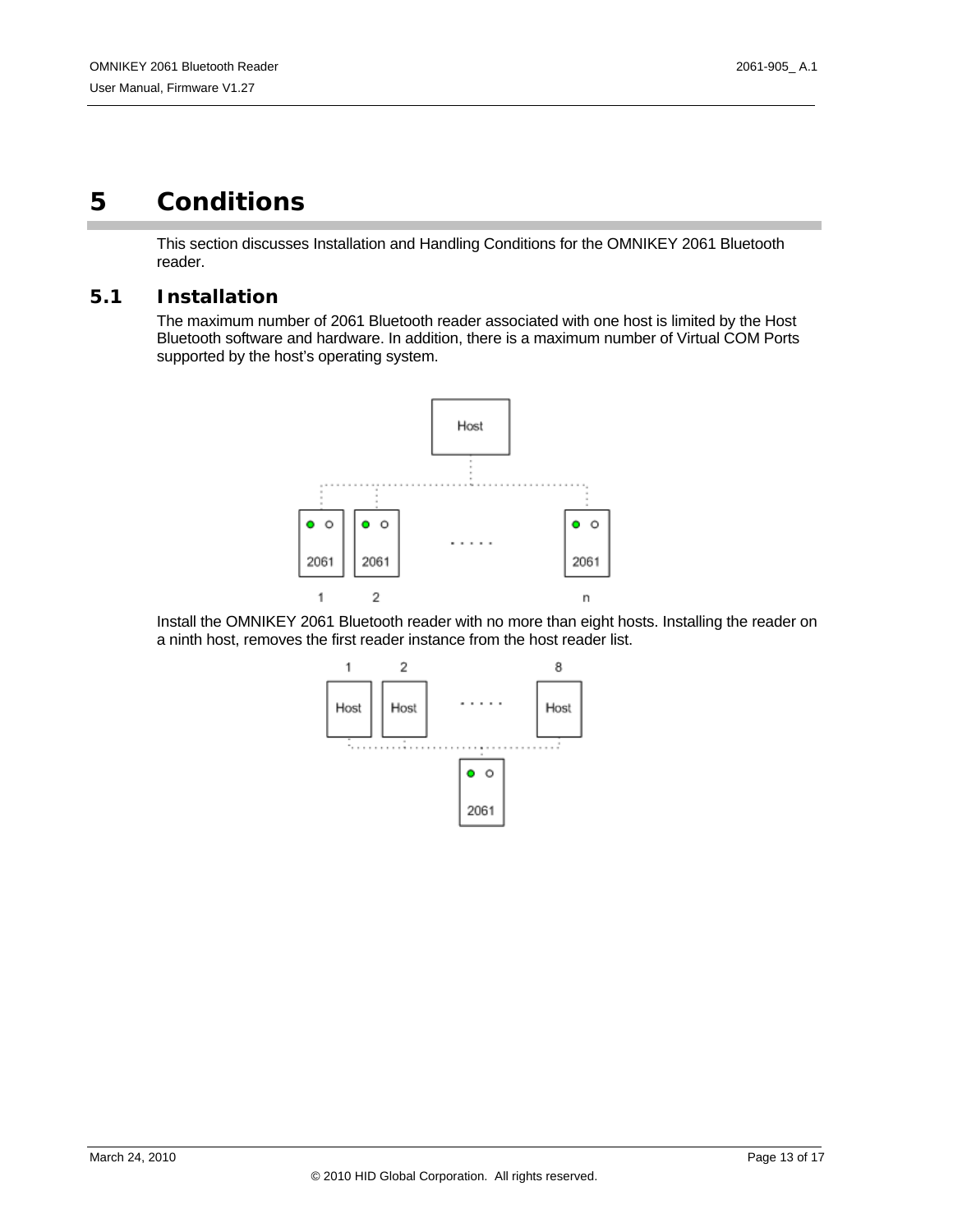#### **5.2 Handling**

The maximum number of readers connected simultaneously with a host is seven. This limitation is caused by the Bluetooth protocol. There are only eight members within a Bluetooth Piconet.



When more than seven readers are installed on one host, if these readers are enabled and in range of the hosts Bluetooth radio, it is unpredictable which readers are connected.



When an OMNIKEY 2061 Bluetooth reader is installed on more than one host and the Bluetooth field of this host overlaps, it is unpredictable to which of the hosts the device will connect. Overcome this issue by using Bluetooth radios with reduced transmission power. For instance the Bluetooth Class 3 radio (max. range 1m) has reduced transmission power so that the Bluetooth field area does not overlap.



The connection between a host and an OMNIKEY 2061 Bluetooth reader is interrupted by any configuration action (**Example:** reading the [Battery Status](#page-9-0) [\(4.2.9](#page-9-0)) or installing a new reader).

The installation of an OMNIKEY 2061 Bluetooth reader on a host interrupts any Bluetooth connection for the duration of the installation process.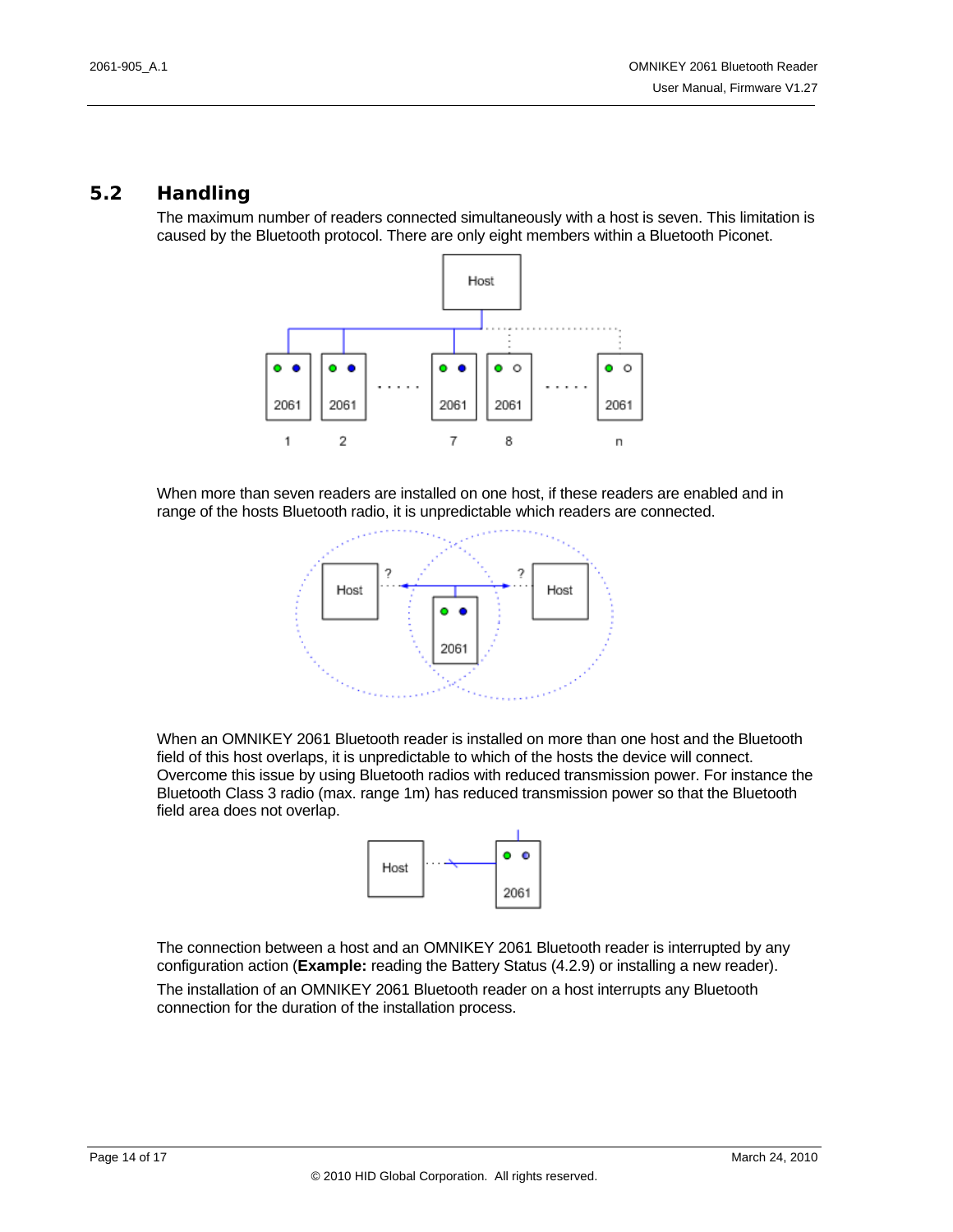## <span id="page-14-0"></span>**6 Manual Installation**

Install an OMNIKEY 2061 Bluetooth reader manually without using the Configuration Tool (see section [0](#page-7-1)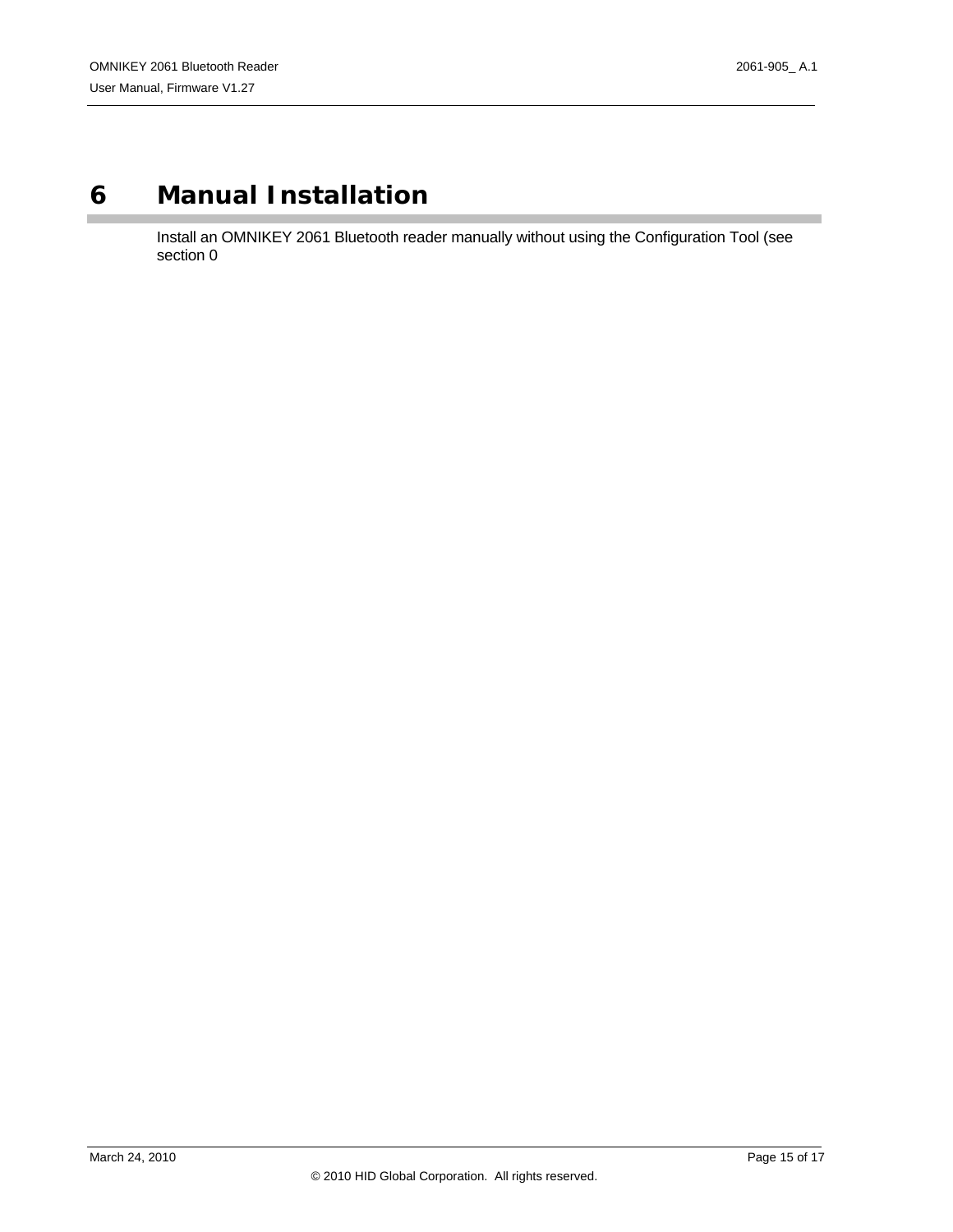Reader Installation). Manual installation is recommended only for experienced users with administrative privileges. Ensure that your Bluetooth radio is connected and operable.

Define a common name for the device before installation. See details in section [4.2.3](#page-7-0) [Installation](#page-7-0)  [Properties](#page-7-0).

The default device PIN is **0000**. For security reasons it is recommended to set a more secure PIN as described in section [4.2.6](#page-8-0) [Set Reader PIN.](#page-8-0)

#### **6.1 Microsoft Bluetooth Stack**

- 1. Power on the OMNIKEY 2061 Bluetooth reader. The green LED is illuminated. If not, verify the batteries are charged.
- 2. Pair the reader with the host:
	- a. Open the **Bluetooth** dialog by clicking **Start** > **Control Panel** > **Bluetooth Devices**.
	- b. Search the OMNIKEY 2061 Bluetooth reader, click **Add…**.
	- c. Check **My device is set up…**
	- d. Select your OMNIKEY 2061 Bluetooth reader from the list of found Bluetooth devices, click **Next**.
	- e. Check **Use the passkey…** and enter the device PIN.
	- f. If successful, the Outgoing COM port is displayed in the dialog. This port number is needed for driver configuration.
- 3. Open a command shell and go to the installation directory of the configuration software. The default path is **C:\Program Files\HID Global\OMNIKEY 2061 Bluetooth**.
- 4. Install a driver instance by calling **OK2061\_install.bat**. For this step required are administrative privileges.
- 5. Configure the driver:
	- a. Open the registry editor.
	- b. Change to **HKLM\System\CurrentControlSet\Enum\Root\SMARTCARDREADER**
	- c. Select the corresponding driver instance key, for example **0000**. Select the **Device Parameters** key of the corresponding driver instance key.
	- d. Add a new DWORD Value **Port** and set the assigned Outgoing COM port for this value.